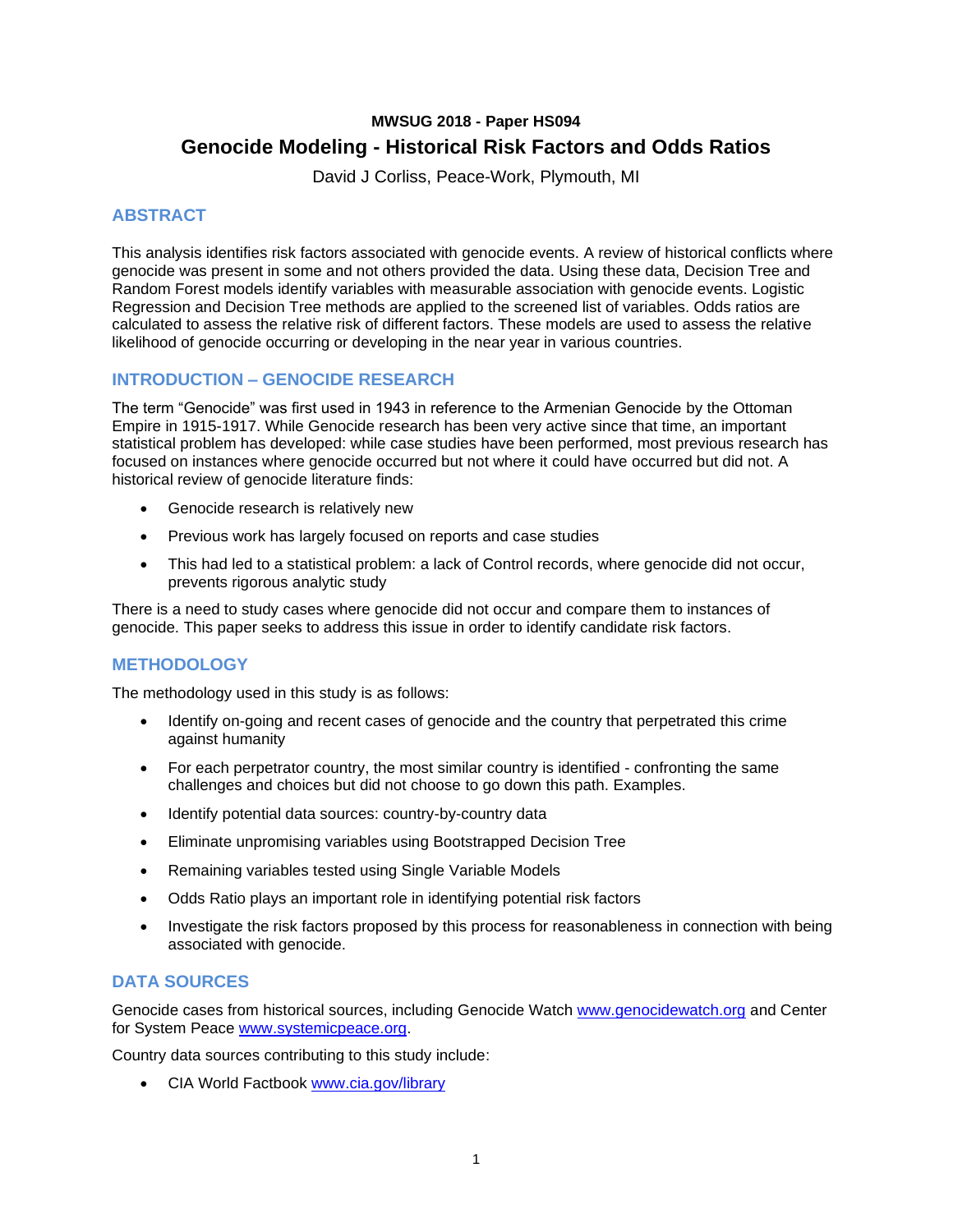- World Bank [https://data.worldbank.org](https://data.worldbank.org/)
- Freedom House [https://freedomhouse.org](https://freedomhouse.org/)
- PISA Education Survey

### **CANDIDATE VARIABLE SELECTION USING BOOTSTRAPPED DECISION TREE**

A Bootstrapped Decision Tree is an ensemble learning technique for selecting variables to model development. The mathematical framework of this technique was developed by Leo Breiman and Adele Cutler in 2001, who trademarked a name for their implementation. The random selection of candidate model factors uses Tin Kam Ho's Random Subspace method (1995) as a means of stochastic discrimination (E. Kleinberg, 1996).

In this paper, a Bootstrapped Decision Tree is employed for variable selection, identifying and eliminate unintelligent variables from a large number of initial candidate variables. Candidates for subsequent modeling are identified by selecting variables consistently appearing at the top of decision trees created using a random sample of all possible modeling variables. This technique can reduce hundreds of potential predictor fields to a "short list" of 30–50 to be used in developing a model. The process is as follows:

- Use PROC CONTENTS to create a variable list
- Select a random subset of variable names
- Run a decision tree with the selected variables
- Capture the name of the variable selected for the first split this variable gets one "vote"
- Repeat many times (e.g., 10,000), with the variable at the top of the decision tree getting one vote each time
- Rank the candidate variables by the number of votes received by each

```
* Run a sample with just a few iterations as a test; 
%bdt(genocide,genocide_ana,12,10); 
* Write the log to a file – needed for Bootstrapping; 
PROC PRINTTO LOG='C:\PeaceWork\Genocide\bootstrap_log.log' NEW;
RUN;
* Final run using a large number of iterations; 
%bdt(genocide,genocide_ana,12,10000);
```
#### **PROC PRINTTO**;

#### **RUN**;

The complete source code for this macro in found in the paper "Model Variable Selection Using Bootstrap Decision Tree", David J. Corliss, Proceedings SAS Global Forum 2014.

#### **SINGLE VARIABLE ENSEMBLE MODELING**

Once clearly uninformative variables are eliminated using Bootstrapped Decision Tree or some other method, the candidate variables are evaluated individually using single-variable models. An ensemble method has been used, modeling each candidate variable using PROC SURVEYLOGISTIC, PROC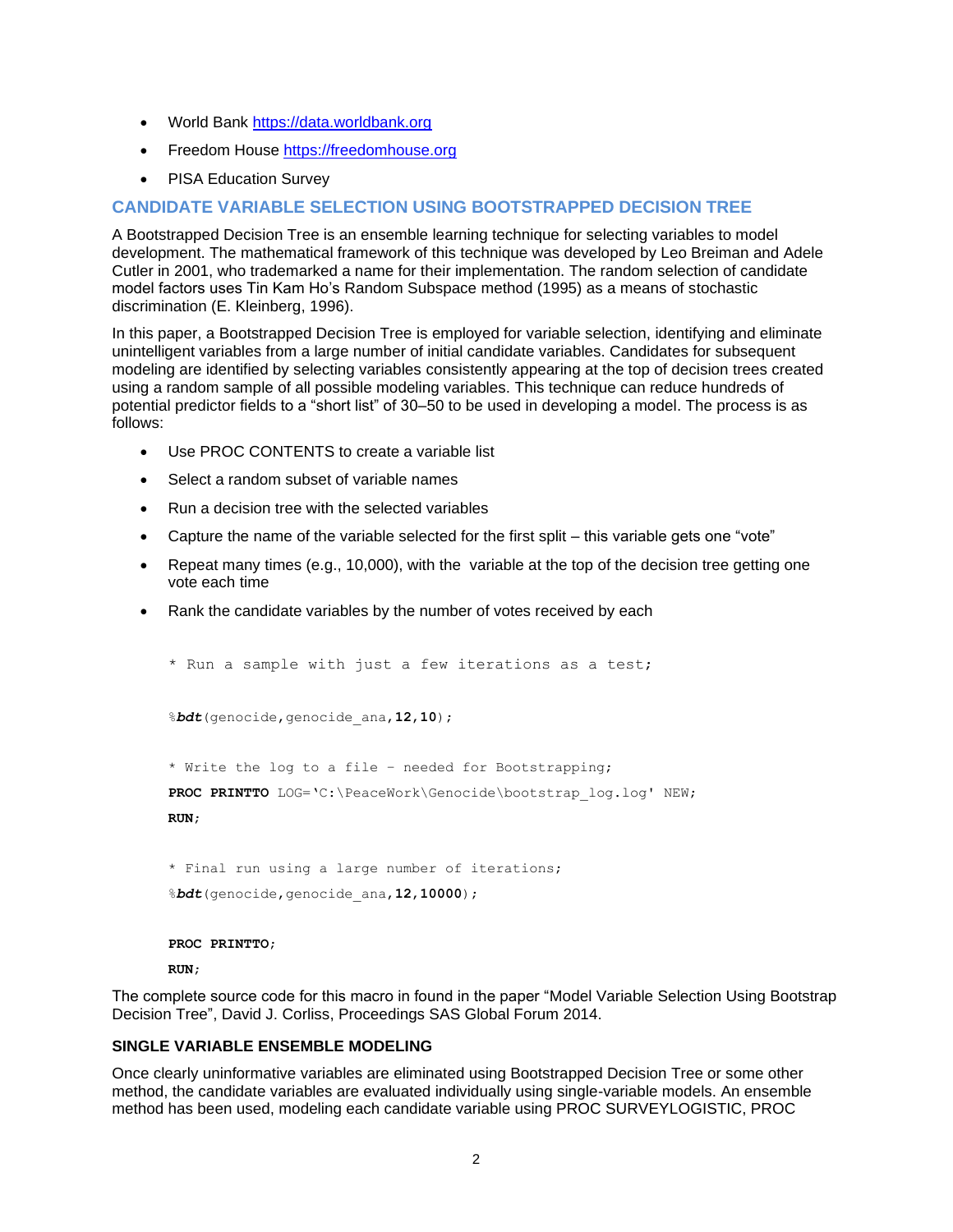LOGISTIC, and PROC SURVEYREG. The statistical output from all three models is evaluated to determine whether a given candidate variable is a likely risk factor for genocide. As all three modelling methods are applied to each variable to be tested, a macro has been written to apply the three types of models:

```
%macro ensemble(var name);
proc surveylogistic data=pw.genocide ana;
  model PerpInd(event='1') = \&var name. / link=probit;
    output out=work.sl_probit p=prob;
run;
proc logistic data=pw.genocide_ana plots=all;
   model PerpInd(event='1') = \&varwar name.;
   oddsratio &var name.;
run;
proc surveyreg data=pw.genocide_ana;
  model PerpInd = &varname.;
run;
%mend;
```

```
%ensemble(NE_TRD_GNFS_ZS);
```
### **RESULTS: POTENTIAL GENOCIDE RISK FACTORS**

#### **HUMAN RIGHTS VIOLATIONS**

|                                                                       | <b>Model Fit Statistics</b> |        |  |  |  |
|-----------------------------------------------------------------------|-----------------------------|--------|--|--|--|
| <b>Intercept and Covariates</b><br>Criterion<br><b>Intercept Only</b> |                             |        |  |  |  |
| AIC:                                                                  | 53.266                      | 46.327 |  |  |  |
| SC.                                                                   | 54.877                      | 49.549 |  |  |  |
| $-2$ Log L                                                            | 51.266                      | 42.327 |  |  |  |

| Testing Global Null Hypothesis: BETA=0     |      |   |    |        |  |  |  |  |
|--------------------------------------------|------|---|----|--------|--|--|--|--|
| Num DF Den DF<br>Pr > F<br>Test<br>F Value |      |   |    |        |  |  |  |  |
| <b>Likelihood Ratio</b>                    | 8.94 | 1 | 36 | 0.0050 |  |  |  |  |
| Score                                      | 9.65 | 1 | 36 | 0.0037 |  |  |  |  |
| Wald                                       | 6.43 | 1 | 38 | 0.0157 |  |  |  |  |

| Analysis of Maximum Likelihood Estimates                          |                                                     |        |         |        |  |  |  |  |
|-------------------------------------------------------------------|-----------------------------------------------------|--------|---------|--------|--|--|--|--|
| Standard<br>Pr >  t <br>Estimate<br>t Value<br>Parameter<br>Error |                                                     |        |         |        |  |  |  |  |
| Intercept                                                         | $-1.9865$                                           | 0.8514 | $-2.33$ | 0.0253 |  |  |  |  |
| EScore                                                            | 0.4322                                              | 0.1704 | 2.54    | 0.0157 |  |  |  |  |
|                                                                   | NOTE: The degrees of freedom for the t tests is 36. |        |         |        |  |  |  |  |

| Analysis of Maximum Likelihood Estimates                                                    |   |           |        |        |        |  |  |
|---------------------------------------------------------------------------------------------|---|-----------|--------|--------|--------|--|--|
| Standard<br>Wald<br>Chi-Square<br>Pr > ChiSa<br>Parameter<br>Estimate<br><b>DF</b><br>Error |   |           |        |        |        |  |  |
| Intercept                                                                                   | 1 | $-3.3372$ | 1.3369 | 6.2317 | 0.0125 |  |  |
| <b>FScore</b>                                                                               | 1 | 0.7239    | 0.2753 | 6.9163 | 0.0085 |  |  |

| <b>Odds Ratio Estimates</b> |                                                       |       |       |  |  |
|-----------------------------|-------------------------------------------------------|-------|-------|--|--|
| Effect                      | 95% Wald<br><b>Point Estimate   Confidence Limits</b> |       |       |  |  |
| EScore                      | 2.062                                                 | 1.202 | 3.537 |  |  |

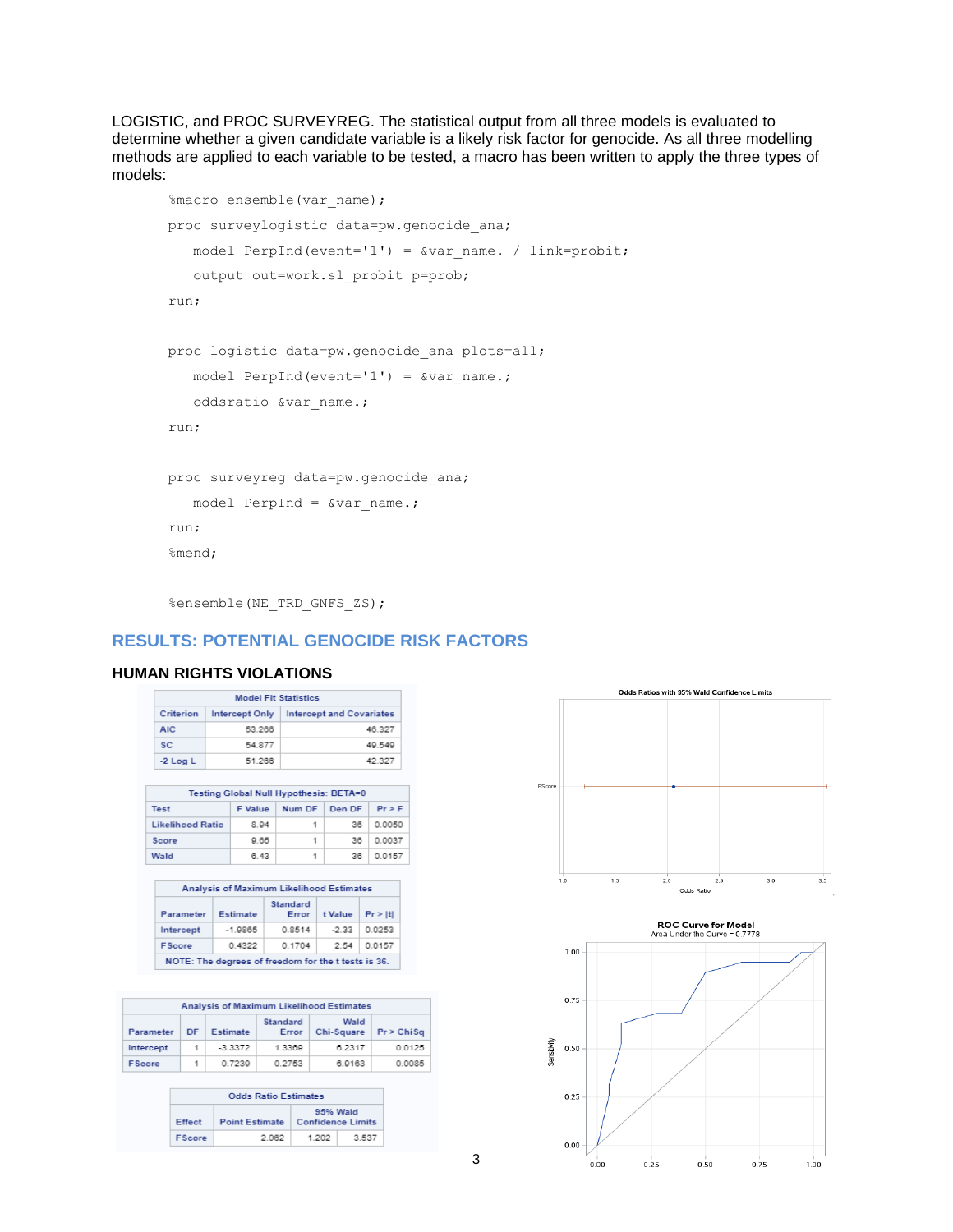### **SERVICE SECTOR % OF GDP**

| <b>Model Fit Statistics</b> |                |                                 |  |  |
|-----------------------------|----------------|---------------------------------|--|--|
| Criterion                   | Intercept Only | <b>Intercept and Covariates</b> |  |  |
| AIC:                        | 40.673         | 28.414                          |  |  |
| SC.                         | 42.005         | 31.078                          |  |  |
| $-2$ Log L                  | 38.673         | 24 4 14                         |  |  |

| Testing Global Null Hypothesis: BETA=0        |       |    |    |        |  |  |  |
|-----------------------------------------------|-------|----|----|--------|--|--|--|
| Num DF<br>Den DF<br>Pr > F<br>Test<br>F Value |       |    |    |        |  |  |  |
| <b>Likelihood Ratio</b>                       | 14.26 | 1. | 27 | 0.0008 |  |  |  |
| Score                                         | 98.41 | 1. | 27 | < 0001 |  |  |  |
| Wald                                          | 8.25  | 1. | 27 | 0.0078 |  |  |  |

| Analysis of Maximum Likelihood Estimates                          |        |        |      |        |  |  |  |  |
|-------------------------------------------------------------------|--------|--------|------|--------|--|--|--|--|
| Standard<br>Estimate<br>t Value<br>Pr >  t <br>Parameter<br>Error |        |        |      |        |  |  |  |  |
| Intercept                                                         | 1.9220 | 0.6449 | 2.98 | 0.0060 |  |  |  |  |
| BG GSR NFSV GD ZS<br>$-0.1413$<br>0.0492<br>0.0078<br>$-2.87$     |        |        |      |        |  |  |  |  |
| NOTE: The degrees of freedom for the t tests is 27.               |        |        |      |        |  |  |  |  |

| Analysis of Maximum Likelihood Estimates |    |           |                   |                    |            |  |
|------------------------------------------|----|-----------|-------------------|--------------------|------------|--|
| Parameter                                | DF | Estimate  | Standard<br>Error | Wald<br>Chi-Square | Pr > ChiSa |  |
| Intercept                                | 1. | 3.2272    | 1.3229            | 5.9515             | 0.0147     |  |
| BG GSR NFSV GD ZS                        | -1 | $-0.2402$ | 0.0992            | 5.8693             | 0.0154     |  |

| <b>Odds Ratio Estimates</b> |                                                               |       |       |  |  |
|-----------------------------|---------------------------------------------------------------|-------|-------|--|--|
| Effect                      | 95% Wald<br><b>Confidence Limits</b><br><b>Point Estimate</b> |       |       |  |  |
| BG GSR NFSV GD ZS           | 0.788                                                         | 0.648 | 0.955 |  |  |

### **IMPORT / EXPORT % OF GDP**

| <b>Model Fit Statistics</b>                                           |        |        |  |  |
|-----------------------------------------------------------------------|--------|--------|--|--|
| Criterion<br><b>Intercept and Covariates</b><br><b>Intercept Only</b> |        |        |  |  |
| AIC.                                                                  | 50.492 | 42.400 |  |  |
| <b>SC</b>                                                             | 52.047 | 45.511 |  |  |
| $-2$ Log L                                                            | 48.492 | 38.400 |  |  |

| Testing Global Null Hypothesis: BETA=0       |       |   |    |        |  |  |  |
|----------------------------------------------|-------|---|----|--------|--|--|--|
| Num DF Den DF<br>$Pr$ > F<br>Test<br>F Value |       |   |    |        |  |  |  |
| <b>Likelihood Ratio</b>                      | 10.09 | 1 | 34 | 0.0032 |  |  |  |
| Score                                        | 24.52 | 1 | 34 | < 0001 |  |  |  |
| Wald                                         | 12.53 | 1 | 24 | 0.0012 |  |  |  |

|                                                     |           | <b>Analysis of Maximum Likelihood Estimates</b> |         |         |  |  |  |
|-----------------------------------------------------|-----------|-------------------------------------------------|---------|---------|--|--|--|
| Parameter                                           | Estimate  | Standard<br>Error                               | t Value | Pr >  t |  |  |  |
| Intercept                                           | 1.7582    | 0.5710                                          | 3.08    | 0.0041  |  |  |  |
| <b>NE TRD GNFS ZS</b>                               | $-0.0256$ | 0.00722                                         | $-3.54$ | 0.0012  |  |  |  |
| NOTE: The degrees of freedom for the t tests is 34. |           |                                                 |         |         |  |  |  |

|                       |    |           | Analysis of Maximum Likelihood Estimates |                    |            |
|-----------------------|----|-----------|------------------------------------------|--------------------|------------|
| Parameter             | DF | Estimate  | Standard<br>Error                        | Wald<br>Chi-Square | Pr > ChiSa |
| Intercept             | 1  | 2.8524    | 1.1065                                   | 6.6453             | 0.0099     |
| <b>NE TRD GNFS ZS</b> | 1  | $-0.0414$ | 0.0160                                   | 6.6859             | 0.0097     |

| <b>Odds Ratio Estimates</b> |                       |                               |       |  |  |
|-----------------------------|-----------------------|-------------------------------|-------|--|--|
| Effect                      | <b>Point Estimate</b> | 95% Wald<br>Confidence Limits |       |  |  |
| <b>NE TRD GNFS ZS</b>       | 0.959                 | 0.930                         | 0.990 |  |  |





 $0.50$ 

1 - Specificity

 $0.75$ 

 $1.00$ 



 $0.25$ 

 $0.00$